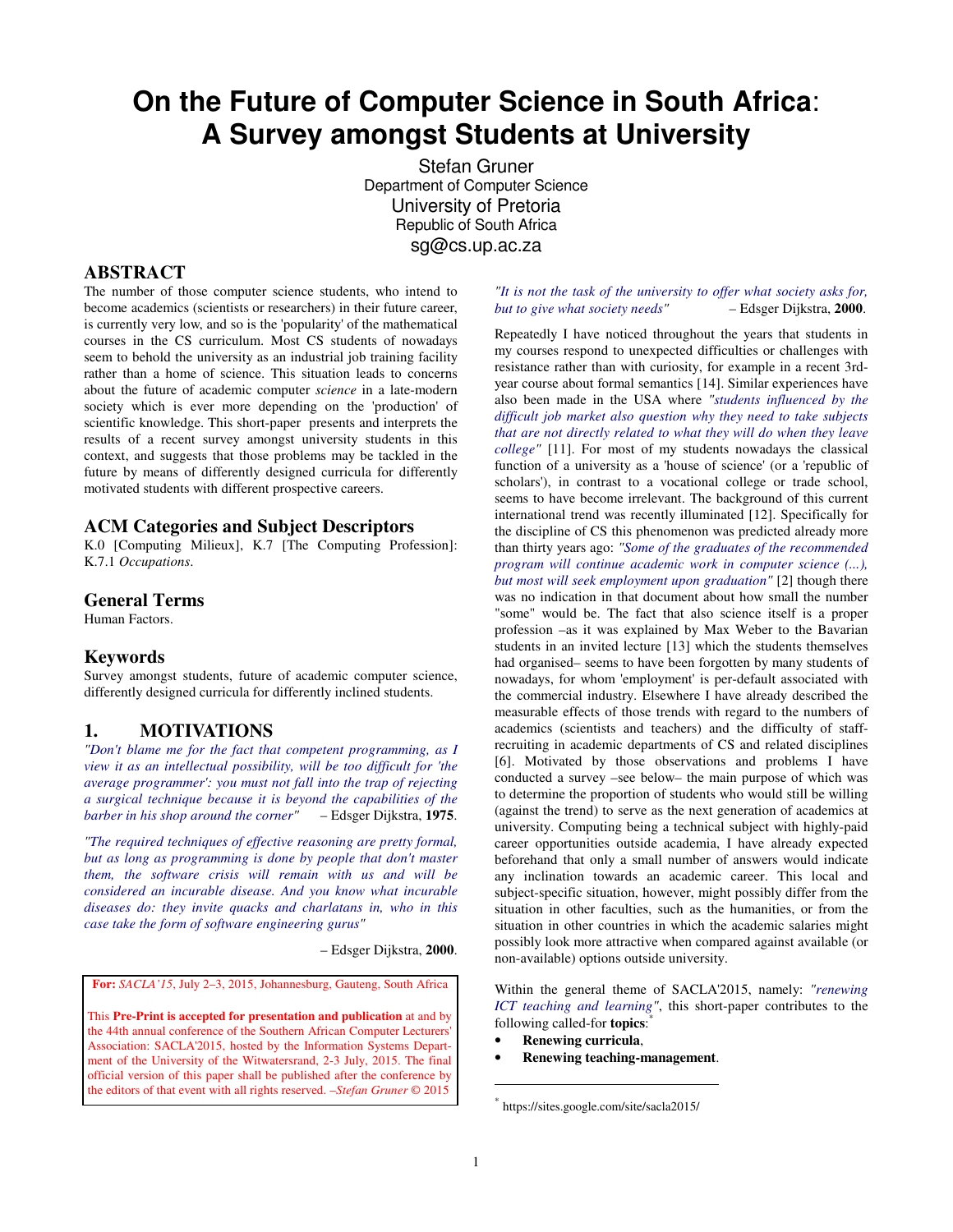# **2. DESIGN OF THE SURVEY**

Without revealing the epistemic interests 'behind' the survey, I merely asked the students to voluntarily do a small questionnaire about their future career plans; (permission by the faculty's ethics committee was obtained for this purpose). A sufficiently large cohort of students participated [5]. Copies of the questionnaire paper were handed out at almost the same time in three groups of CS students: one in study-year 2 (undergraduate curriculum), one in study-year 3 (undergraduate curriculum), and one in study-year 4 (the 'honours' curriculum in the South African academic system). Doing the same survey almost simultaneously in groups of different study-years (2, 3, 4) aimed at finding out whether the students' academic age significantly influenced their prospective professional inclination. First-year students were *ex*cluded from this survey under the presumption that very young students would still be too 'disoriented' about their future careers.

To prevent selection-bias the survey was taken in courses that are compulsory for *all* students at the local CS department, such that I would not accidentally 'filter out' the more industrially or the more scientifically oriented students by visiting an elective course. Visiting compulsory courses also ensured the needed number of answers for the sake of reliability. To avoid suggestive-questionbiases which are typical for surveys with pre-formulated answeroptions, the questions were asked in an 'open' style. The paper itself was structured in the following form:

- **About yourself** (please <u>underline</u>): I am:  $\varphi$  *female*  $\ell \circlearrowleft$  *male* (including the option not to underline anything),
- **In which profession** OR job OR role OR other activity do you 'see' yourself *immediately after* your degree? (please describe): ................................................................................
- **In which profession** OR job OR role OR other activity do you 'see' yourself *several years after* your degree? (please describe): ................................................................................

The purpose of the first question was to determine if the students' academic-scientific inclination (if any) had perhaps shifted from the (traditionally) male into the female domain.

For the sake of authenticity the students were given merely *five minutes time* to scribble their answers, such that they would not distort their own 'spontaneous intuition' by spending too much time with rational reflection and re-considerations of the matter during the survey.

# **3. DATAAND RESULTS**

#### **3.1 Raw Data**

All answers were gathered at *university* –not: vocational college– in the middle of the South African academic year. Due to shortage of page-space available for this report, the details of the students' anonymous answers have been published 'online' [5], whereby I have slightly compressed longer sentences to their main nouns for the sake of brevity; (for example: a written sentence such as *"I would like to become a software engineer"* is represented in the data sheet [5] by the brief term 'software engineering'). With all the raw data thus provided, the readers of this report can critically re-interpret my findings or discover more subtle trends in the data.

# **3.2 Analysis and Interpretation of the Data**

For the purpose of this short-paper I did not need to look into the all the details of the many possible IT-related career paths, shortterm or long-term, which the students have mentioned in their answers [5]. The career paths envisaged by those students are not particularly 'visionary' or 'revolutionary'; they fit well into the usual social norms and conventions of nowadays. Thereby –no surprise– the answers given by the older students were typically somewhat more 'realistic' than the answers provided by the younger students: those were still somewhat more 'tentative' or 'colourful' in parts. Also not surprising in this field of study is the often-expressed desire to eventually leave the technical details of IT-labour behind, in order to become an administrator, manager, director, or employer at a higher level of authority: see Nagl's post-graduation career survey in Germany for comparison [8].

As far as the main problem –*can we effectively produce the next generation of academics in CS?*– of this case study is concerned, it was necessary to watch out particularly for those students who, in their answers:

- aim for the MSc or the PhD degree (even without explicitly mentioning an academic career), or
- aim specifically and explicitly for a profession as academics, lecturers or researchers, (thereby self-understandingly implying the higher degrees).

Moreover, by design of this survey one can distinguish between:

- short-term academic ambitions (only for immediately after completion of the BSc degree), and
- *long-term* academic ambitions (envisaged for several years after completion of the BSc degree).

If additionally the students' academic ages (study-year) and  $\frac{1}{2}$ are taken into account, there are many attribute combinations with regard to which the collected raw data sheets can be classified.

As it could have been expected on the basis of [2], the proportion of students without any scientific ambitions was 'overwhelming'. Those students, who wrote that they are planning to study towards MSc or PhD degrees –even if they intend to do so only to competitively increase their own 'market value' for the purpose of climbing up the 'corporate ladder' in the commercial realm– can perhaps still be regarded as 'potential' or 'possible' academics, particularly during times of economic recession when places in the commercial industry are harder to reach. Some of those students might later change their minds and could still become members of the academic community as per second option. Most interesting are, of course, the few students who have clearly indicated already at their young age that they feel 'called' to enter the academic realm. On the basis of the above-mentioned criteria, the following pictures clearly emerged:

A male/female-comparison across all age groups –ignoring those students who did not indicate their  $\frac{1}{2}$  attributes– shows that the commercial-industrial inclination of male and female students is equally strong (Figure 1). However one can also see that within the minority of explicitly academically inclined students the proportion of female students is at least twice as strong as that of their male study-colleagues. It might thus seem that the future of academic CS could be predominantly female; however one must also take into account that the figure shows *percentages* (%). In absolute numbers the cohort of self-attributed male students (110) was still considerably larger than the cohort of self-attributed female students (33) in this survey, i.e.: male CS academics will probably continue to out-number their female colleagues for many years to come. The next picture (Figure 2) shows that, in this survey, there were only small (statistically insignificant)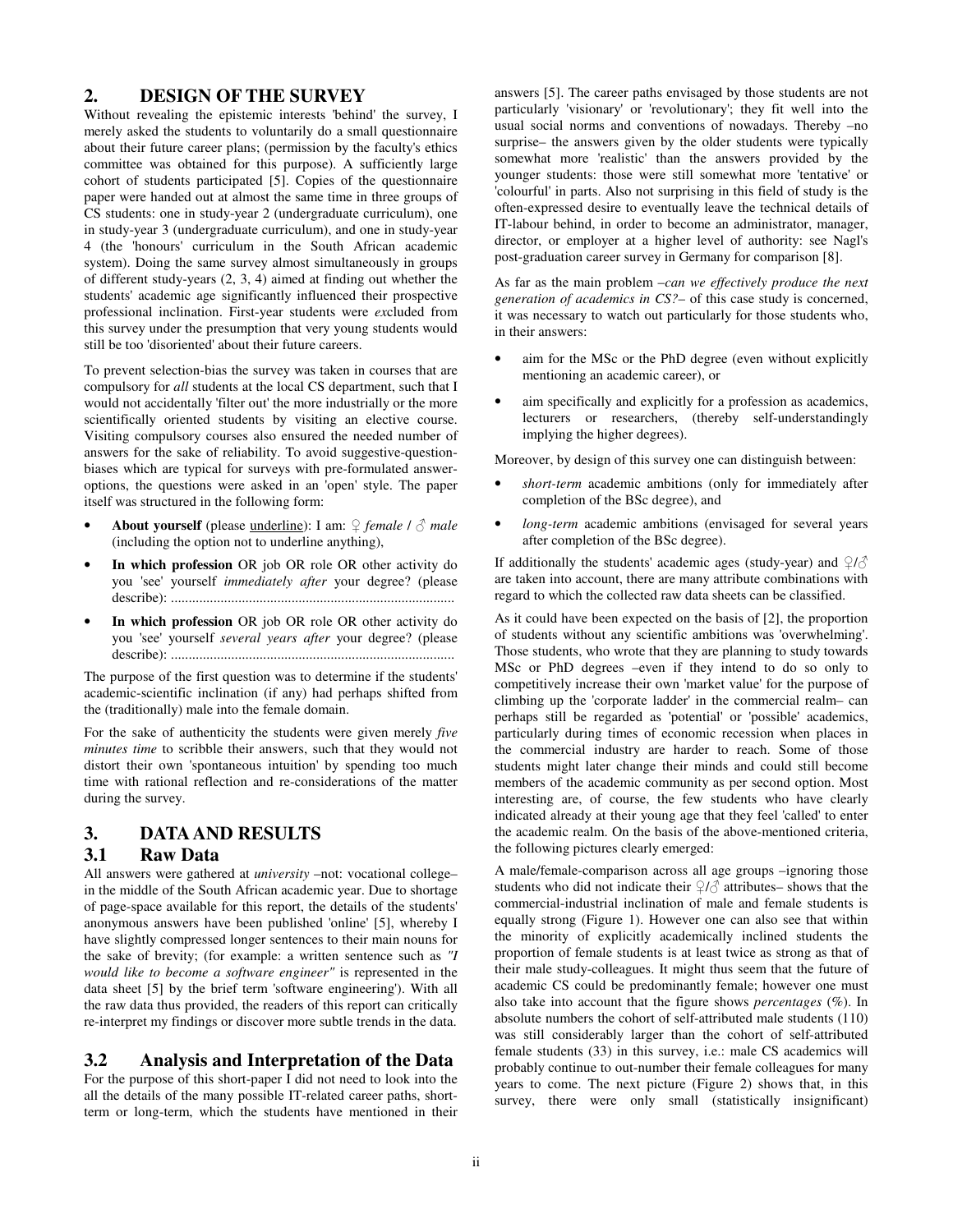differences in the academic inclinations of all students across all age groups (2nd, 3rd, 4th study-year). In all groups one can find an almost equally strong desire to go into the commercial industry after graduation, i.e.: in all age groups the minority of scientifically inclined students is almost equally tiny.





**Figure 2. Academic inclination per age groups.**

# **3.3 Independent Corroboration by Other Sources of Information**

From a methodological point of view I still had to ask critically whether my findings were sufficiently 'representative', or whether they were merely accidental. To this end I looked for additional *independent* support in the following way:

For 4th-year ('honours') students the local CS department offers a variety of *elective* courses which students are not forced to take. The 'popularity' of different voluntary courses is therefore a good indicator of the students' practical-industrial versus theoreticalacademic inclinations. Thereby I *hypothetically correlate* students' inclinations towards mathematical courses with their inclinations towards science in general (as it is also the case in physics and the classical engineering disciplines with their largely mathematical contents). The resulting picture (**Figure 3**) shows that particularly the *mathematical* courses were rather *un*-popular, whereas the less mathematical courses were disproportionately 'overcrowded'. †

This picture seems to coincide well with the notorious *'crisis of mathematics*' in South African pre-university schools [7], which seems to procreate itself also amongst university students. The enrolment numbers, on which the picture (Figure 3) is based, were taken from the *previous* academic year, *not* from the academic year in which the questionnaire survey was carried out. Thus, at the time of my survey, those students were no longer 'in the system', such that the popularity of those elective modules *independently* corroborates the answers which the later students provided to my future-career survey questions. All in all, the findings seem to indicate that the majority of students considers their university mainly as a provider of practical-industrial skills, whereby the opinion that "mathematics is not necessary for a good IT job" seems to be predominant.



**Figure 3. Popularity of elective courses at 'Honours' level.**

By the way, this wide-spread anti-mathematical attitude is not only problematic with regard to the future of *academic* CS: it *also* prevents the *industrial* practice of software 'engineering' from 'catching up' with the traditional engineering disciplines and their long-established quality standards [3]. Indeed, the *commercial disadvantage of a shortage of scientificness* in the computing discipline was noticed even by industrialists like Auerbach [1].

#### **4. SUMMARY AND OUTLOOK**

All in all my survey indicates clearly that very many local students behold their university as little more than a job-training-centre for the provision of industrially 'useful skills'. The beauty of science, for its own sake, does not seem to play any role in the personal value-systems of those students any more. Moreover: similar to what Peter Seybold had written about the USA [11], also in South Africa many students are financial debtors immediately after having obtained their BSc degrees. Several students had, indeed, added such remarks about their personal financial situations as un-asked footnotes at the bottom of their questionnaire papers; however I did not reproduce those remarks in the published data sheet [5] because they did not fall into the epistemic scope of my survey. For many of those students employment in industry seems to be the most viable option for off-working the burden of their study loans as quickly as possible. Also the public social prestige of wealthy businessmen might possibly be effective as an incentive, particularly for first-generation-students who are newly arising out of hitherto non-academic families. Anyway, whatever the deeper reasons of the described phenomena, at least the following *two questions* arise immediately from the data:

<sup>†</sup> For data protection reasons I cannot provide the enrollment details of the individual courses, which I have therefore clustered together into those two broad categories of above, "mathematical" and "industrial".